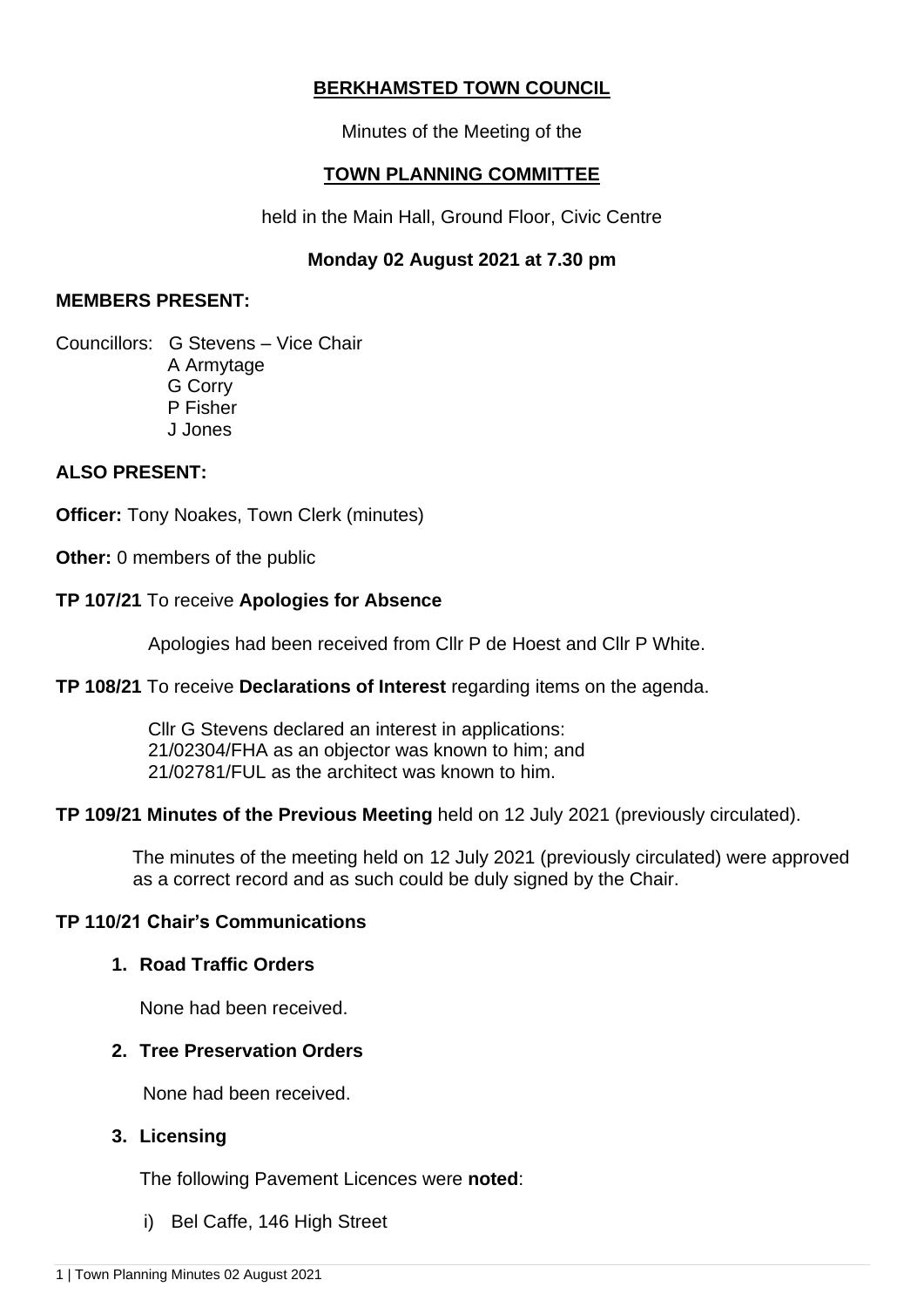- ii) Blossom & Wild, 153 High Street
- iii) Black Goo, 134 High Street
- iv) Simmons Bakers, 234 High Street

Premises Licences received for:

- v) Hanako, 140 High Street
- vi) Waitrose, St John's Well Lane
- **4.** National Planning Policy Framework (NPPF)

It was **noted** that the NPPF was revised on the 20<sup>th</sup> July 2021. The latest version is available [here](https://www.gov.uk/government/publications/national-planning-policy-framework--2)

## **TP 111/21 Multi Storey Car Park Update**

The Town Clerk advised that there continues to be anti-social behaviour in the car park. The police and Dacorum are aware.

### **TP 112/21 Public Participation**

To suspend Standing Orders to invite **public participation** on items on the agenda

### **TP 113/21 To consider, for Resolution, forms and drawings for applications relating to the Town of Berkhamsted received from Dacorum Borough Council.**

| signs in and around the car park<br>Waitrose Ltd, St Johns Well Lane (JM)                                                                                | Two sets of replacement building letters, two replacement totems and a new<br>fascia panel at the car park entrance. A number of non-illuminated panel |
|----------------------------------------------------------------------------------------------------------------------------------------------------------|--------------------------------------------------------------------------------------------------------------------------------------------------------|
| No Objection, to the signage proposed on the condition that the<br>illumination is part of the application approval conditions.                          | Conservation Officer's preference to Halo lighting as opposed to internal                                                                              |
| 21/02140/FHA<br><b>AMENDED/ADDITIONAL INFORMATION</b><br>to the existing dwelling<br>79 Shrublands Avenue (JM)                                           | Partial ground floor side infill, first floor rear extension and new roof dormer                                                                       |
|                                                                                                                                                          |                                                                                                                                                        |
| 21/02304/FHA<br><b>AMENDED/ADDITIONAL INFORMATION</b><br>roof, construction of $2^{nd}$ storey side and 2 storey rear extension<br>9 Lombardy Drive (JM) | Proposed alterations to existing flat roof at front of property to mono pitch                                                                          |
| Policy.                                                                                                                                                  | The Committee noted the comments made by a neighbour at Greene Walk,<br>however at over 23m, the distance between the properties complies with         |
| <b>Concern</b>                                                                                                                                           |                                                                                                                                                        |
| <b>No Objection</b>                                                                                                                                      |                                                                                                                                                        |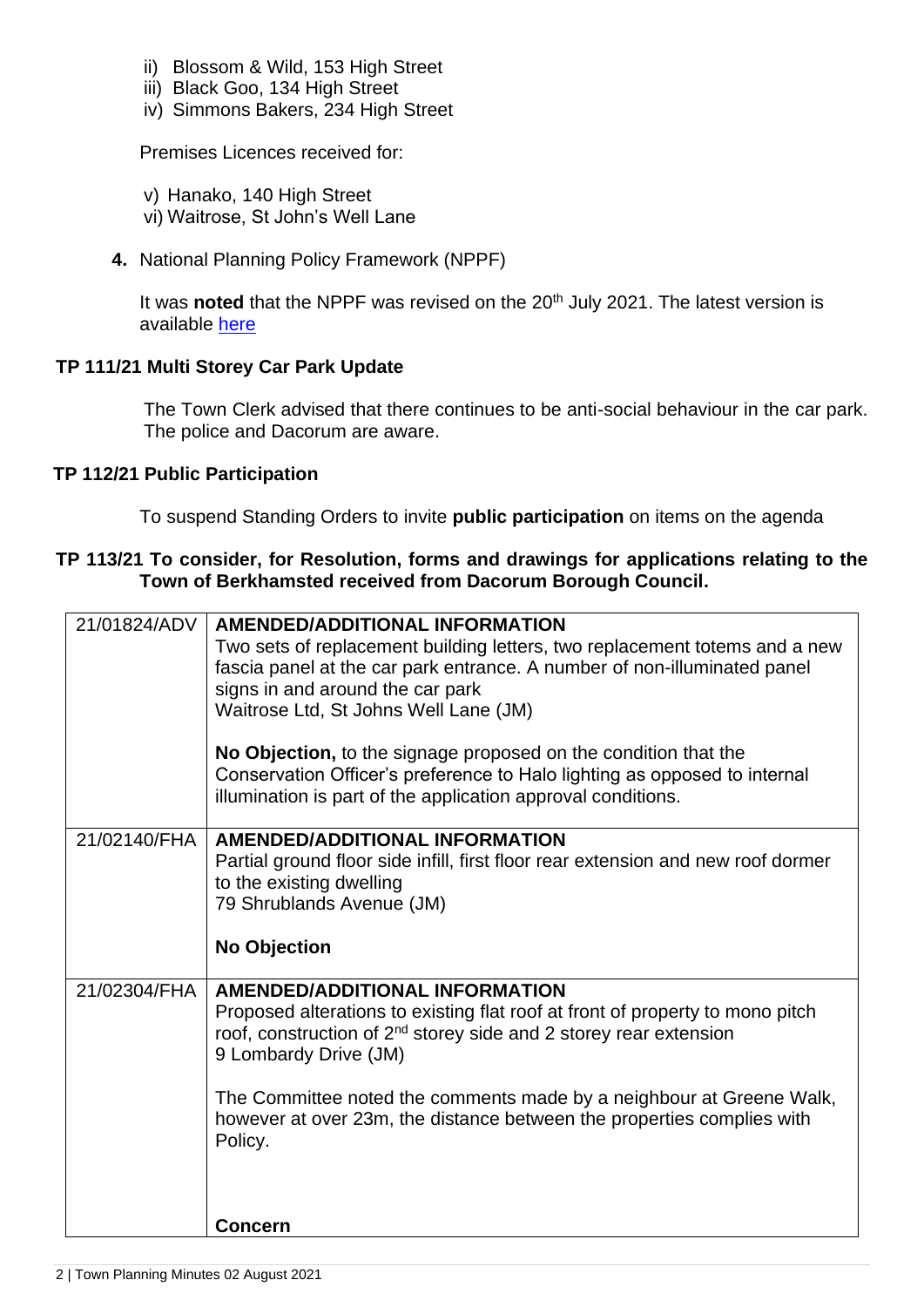|              | The Committee were concerned about potential loss of amenity to the rear<br>due to the proposed full depth windows and Juliet balcony in new bedroom<br>number four.                                                                                                                                                                                                                                                                                                                                                                                                                                           |
|--------------|----------------------------------------------------------------------------------------------------------------------------------------------------------------------------------------------------------------------------------------------------------------------------------------------------------------------------------------------------------------------------------------------------------------------------------------------------------------------------------------------------------------------------------------------------------------------------------------------------------------|
|              | If the planning officer is minded to approve the application, the Committee<br>requested that work should be restricted to 0800 to 1630 M-Fri and 0800 to<br>1300 Sat only.                                                                                                                                                                                                                                                                                                                                                                                                                                    |
| 21/02639/FUL | Construction of 2no. detached dwellings<br>Land To Rear of Chertford, 126 Cross Oak Road (DT)                                                                                                                                                                                                                                                                                                                                                                                                                                                                                                                  |
|              | <b>Objection</b>                                                                                                                                                                                                                                                                                                                                                                                                                                                                                                                                                                                               |
|              | The Committee noted the number of public objections to the application on<br>the portal and objected to the proposal, which is an overdevelopment of the<br>site. The Committee were concerned that there is no provision in the<br>application to address remediation or compensation for the loss of<br>vegetation, which undermines the council's commitment to biodiversity. The<br>Committee noted comments made by Highways regarding sight lines from<br>the properties. It was concerned about the potential safety issues which<br>could be caused by this and the lack of footway on Cross Oak Road. |
|              | CS11, CS12, CS29                                                                                                                                                                                                                                                                                                                                                                                                                                                                                                                                                                                               |
| 21/02781/FUL | Formation of new playground area, new footpaths and installation of exterior<br>canopies.<br>Ashlyns School, Chesham Road (NG)                                                                                                                                                                                                                                                                                                                                                                                                                                                                                 |
|              | <b>Concern</b>                                                                                                                                                                                                                                                                                                                                                                                                                                                                                                                                                                                                 |
|              | The Committee had no objection to the new playground and footpaths, which<br>should be in keeping with existing footpaths and enhance the setting of the<br>listed buildings, but had concern that there were no elevation drawings to<br>confirm the canopies, which do appear to be modest in scale.                                                                                                                                                                                                                                                                                                         |
| 21/02022/FHA | Rear loft conversion with 2 dormers to existing pitched roof<br>5 Cross Oak Road (TG)                                                                                                                                                                                                                                                                                                                                                                                                                                                                                                                          |
|              | No Objection, to the dormers at the rear, but the Committee requested that<br>the roof lights be in Conservation style.                                                                                                                                                                                                                                                                                                                                                                                                                                                                                        |
| 21/02604/FHA | Loft conversion incorporating a rear dormer window and rooflight<br>13 Clarence Road (JG)                                                                                                                                                                                                                                                                                                                                                                                                                                                                                                                      |
|              | <b>No Objection</b>                                                                                                                                                                                                                                                                                                                                                                                                                                                                                                                                                                                            |
| 21/02622/FHA | Replacing original Victorian timber sash single-pane windows with the<br>double-glazed equivalent matching style and materials as closely as possible<br>23 Station Road (NG)                                                                                                                                                                                                                                                                                                                                                                                                                                  |
|              | The Committee noted an objection received from a resident, objecting to<br>removal of the sash windows as they are an original feature of this property<br>in the Conservation Area.                                                                                                                                                                                                                                                                                                                                                                                                                           |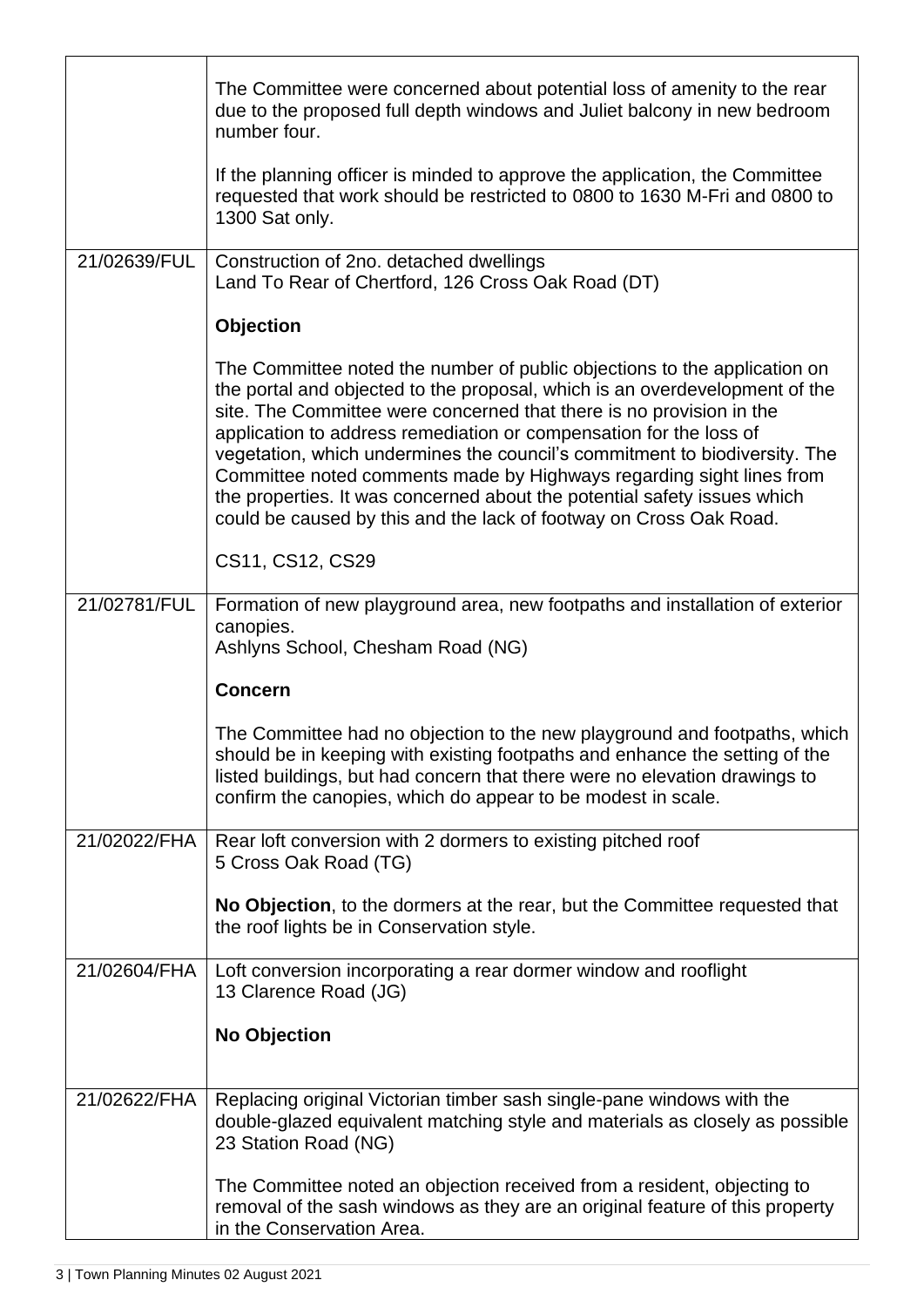|              | <b>No Objection</b>                                                                                                                                                                                                                                                                                                                                               |
|--------------|-------------------------------------------------------------------------------------------------------------------------------------------------------------------------------------------------------------------------------------------------------------------------------------------------------------------------------------------------------------------|
|              | Notwithstanding that the property has an Article 4 Directive on it, the<br>Committee had no objection to the principle of the replacement windows to<br>match in timber as long as they have an appropriate profile and painted<br>sympathetically. The Committee proposed that the planning officer consults<br>with the Conservation Officer prior to approval. |
| 21/02663/FHA | Single storey front extension. Addition of rooflight to rear flat roof and<br>alteration to window to rear elevation.<br>10 Hillside Gardens (EP)<br><b>No Objection</b>                                                                                                                                                                                          |
| 21/02734/FHA | Replacement of existing first floor and roof with new first floor, loft space and<br>roof. Single storey rear extension. Associated external works<br>37 High Street (HE)<br><b>No Objection</b>                                                                                                                                                                  |
| 21/02735/FHA | Single storey rear extension replacing existing lean-to & internal alterations<br>27 Egerton Road (TG)<br><b>No Objection</b>                                                                                                                                                                                                                                     |
| 21/02782/FHA | Front dormer addition & porch canopy revision to approved plans<br>29 Egerton Road (NV)<br><b>No Objection</b>                                                                                                                                                                                                                                                    |
| 21/02785/FHA | Replacing bedroom window and patio window doors<br>25 Nightingale Lodge, Cowper Road (LB)<br><b>No Objection</b>                                                                                                                                                                                                                                                  |
| 21/02815/FHA | Loft conversion with new rear dormer over existing 2 storey rear extension<br>plus new front porch canopy and associated alterations.<br>48 Upper Hall Park (EP)<br><b>No Objection</b><br>The Committee requested that the dormers be set below the ridge.                                                                                                       |
| 21/02816/FHA | Replacement of existing conservatory glazed wall and roof with a mixture of<br>masonry wall and windows and tiled roof with Velux rooflights<br>Homewood, 2 Meadway (LB)<br><b>No Objection</b>                                                                                                                                                                   |
| 21/02630/LBC | Replace existing glass windows with new double-glazed windows. New<br>replacement front door.<br>63 Gossoms End (NR)                                                                                                                                                                                                                                              |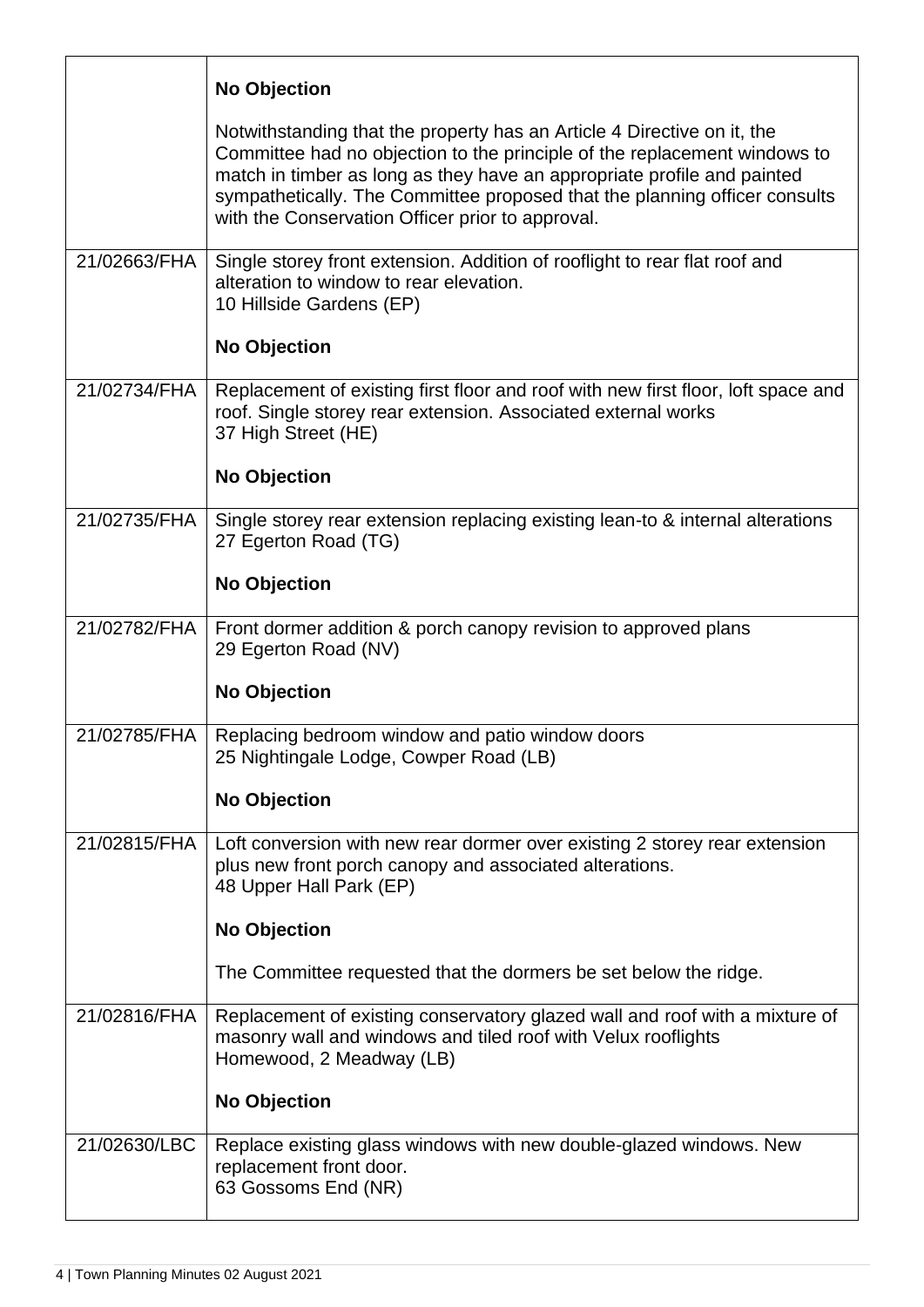|              | The Committee noted a comment received from a resident requesting a                                                                                                                                                                                                                                         |
|--------------|-------------------------------------------------------------------------------------------------------------------------------------------------------------------------------------------------------------------------------------------------------------------------------------------------------------|
|              | diagram of the proposed front door and proposed materials.                                                                                                                                                                                                                                                  |
|              | No Objection, to the principle of replacement windows in a style and colour<br>that meets the approval of the Conservation Officer. It noted that there was<br>no drawing to show the replacement door.                                                                                                     |
| 21/02689/LBC | Remove existing kitchen and make good. Install new sink, hand wash unit<br>and dishwashers. Install new hair wash units.<br>New plumbing supplies to be connected from adjacent WCs and original<br>kitchen.<br>Dower House, 108 High Street (LB)                                                           |
|              |                                                                                                                                                                                                                                                                                                             |
|              | <b>No Objection</b>                                                                                                                                                                                                                                                                                         |
| 21/02889/LBC | Refurbish four windows and one door, replace seven windows and a set of<br>doors<br>1 Ernest Lindgren House, Archive Mews (LB)                                                                                                                                                                              |
|              | No Objection, subject to the approval of the Conservation Officer.                                                                                                                                                                                                                                          |
| 21/02806/LDP | Change of roof from hip end to gable end. Rear Dormer. Rooflights to front<br>elevation of pitched roof<br>20 Queens Road (LB)                                                                                                                                                                              |
|              | <b>Noted</b>                                                                                                                                                                                                                                                                                                |
|              | The Committee noted that the drawings show the dormer width to be almost<br>full-width in breach of SLP Appendix 7.2 (vi)                                                                                                                                                                                   |
| 21/02879/OTD | Change of use from wine bar (Sui Generis) to restaurant (Class E). Fitting of<br>extraction unit and alterations to shop front signage.<br>43 Lower Kings Road (DT)                                                                                                                                         |
|              | <b>No Objection</b>                                                                                                                                                                                                                                                                                         |
|              | The Committee requested that the planning officer take note of the request<br>from the Conservation officer regarding the preservation of the old<br>signwriting on the North wall for Meeks Livery Stables.                                                                                                |
| 21/02736/RET | Retention of roof light to existing car port<br>5 Greystoke Close (JG)                                                                                                                                                                                                                                      |
|              | <b>No Objection</b>                                                                                                                                                                                                                                                                                         |
| 21/02727/ROC | Variation of condition 3 attached to planning permission 4/02120/19/ROC<br>(Variation of condition 2 (approved plans) attached to planning permission<br>4/01142/17/FHA (single storey side and rear extensions, replacement of<br>garage, internal alterations and loft conversion)).<br>2 North Road (DT) |
|              | The Committee noted an objection which had been received from the BCA<br>Townscape Group. The Committee agreed with the view of the Conservation<br>Officer and objected to the retention of the sash windows which are not in<br>keeping with the Conservation Area.                                       |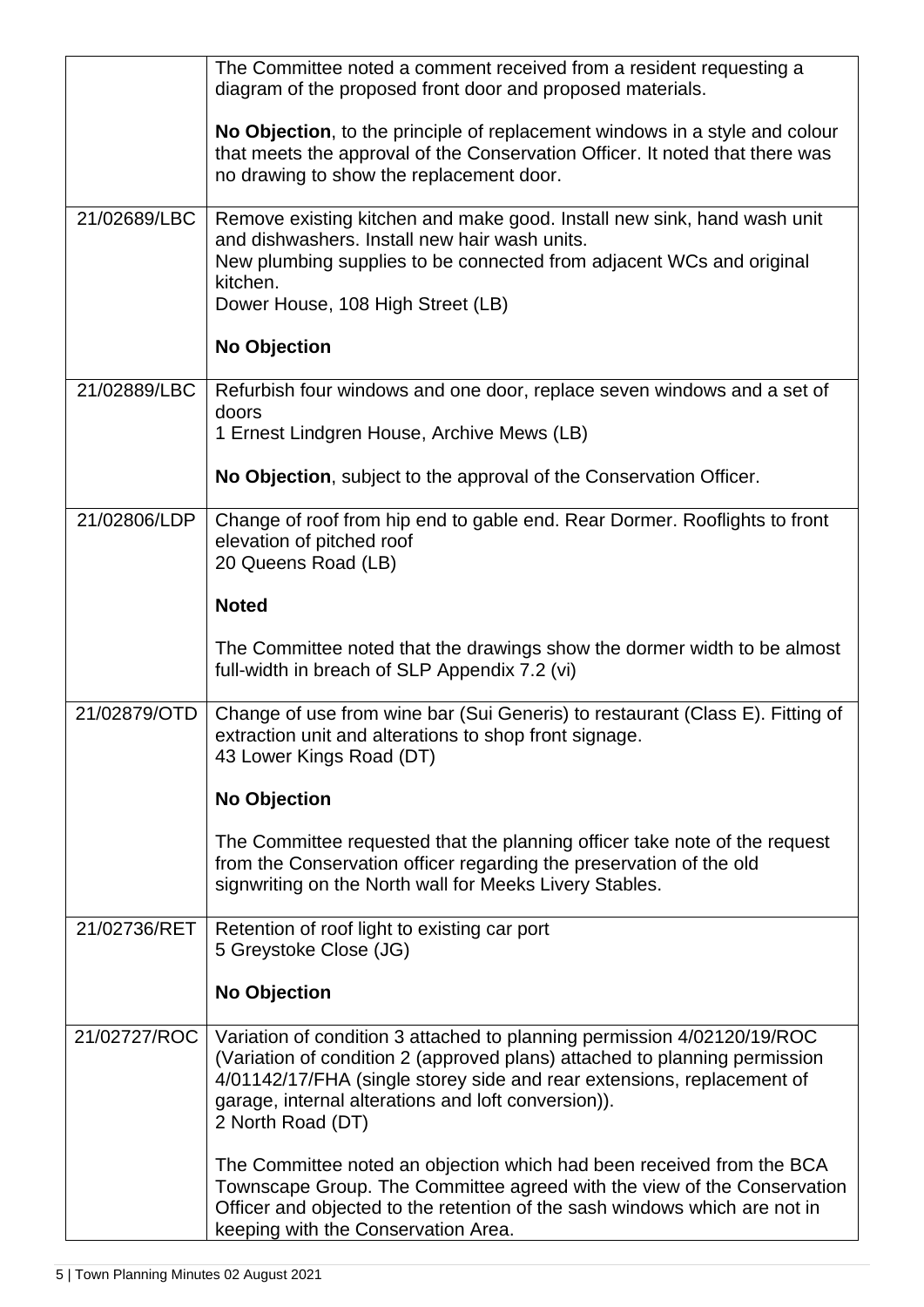|              | <b>Objection</b>                                                                                                                                                                                                                                                                                                                                                           |
|--------------|----------------------------------------------------------------------------------------------------------------------------------------------------------------------------------------------------------------------------------------------------------------------------------------------------------------------------------------------------------------------------|
|              | The Committee agreed with the Conservation Officer and the BCA and<br>objected to the repainting and retention of sash windows and agree that<br>white casement windows, are more suitable to this property in the<br>Conservation Area. Further, the Committee did not consider it appropriate to<br>receive a schematic on which to make a decision on the sash windows. |
|              | CS11, CS12                                                                                                                                                                                                                                                                                                                                                                 |
| 21/02906/ROC | Removal of Condition 5 (Vehicular Visibility Splays) and Condition 6<br>(Pedestrian Visibility Splays) Attached to Planning Permission 20/00937/FUL<br>(Demolition of existing dwelling and outbuildings. Construction of six-<br>bedroom family dwelling with two new outbuildings.)<br>Little Kingshill, Kingshill Way (MS)                                              |
|              | <b>No Objection</b>                                                                                                                                                                                                                                                                                                                                                        |
| 21/02886/TCA | Works to conifer tree<br>6A Doctors Commons Road (TG)                                                                                                                                                                                                                                                                                                                      |
|              | No Objection, the Committee requested replacement with a suitable native<br>species.                                                                                                                                                                                                                                                                                       |
| 21/02898/TCA | Work to trees<br>The Chapel, Chapel Street (TG)                                                                                                                                                                                                                                                                                                                            |
|              | No Objection, the Committee requested replacement with a suitable native<br>species.                                                                                                                                                                                                                                                                                       |
| 21/02394/TPO | Work to trees<br>Lincoln Court (TG)                                                                                                                                                                                                                                                                                                                                        |
|              | <b>No Objection</b>                                                                                                                                                                                                                                                                                                                                                        |

## **TP 114/21 Planning Appeals**

None had been received.

## **TP 115/21 Planning Appeal Decisions**

None had been received.

#### **TP 116/21 Planning decisions**

The Committee were disappointed to note that application 21/01602/TKA had been refused by Dacorum. This application was from BT to Dacorum who had proposed to remove the payphone service from this location, to then enable the Town Council to adopt the kiosk.

The Town Council had planned to clean and repaint the kiosk in its existing colour, repair the broken windows and install a defibrillator for use in life-saving emergencies. It is understood that the application had been rejected due to there not being another telephone box within a 400m distance of the site, which it was advised is not in